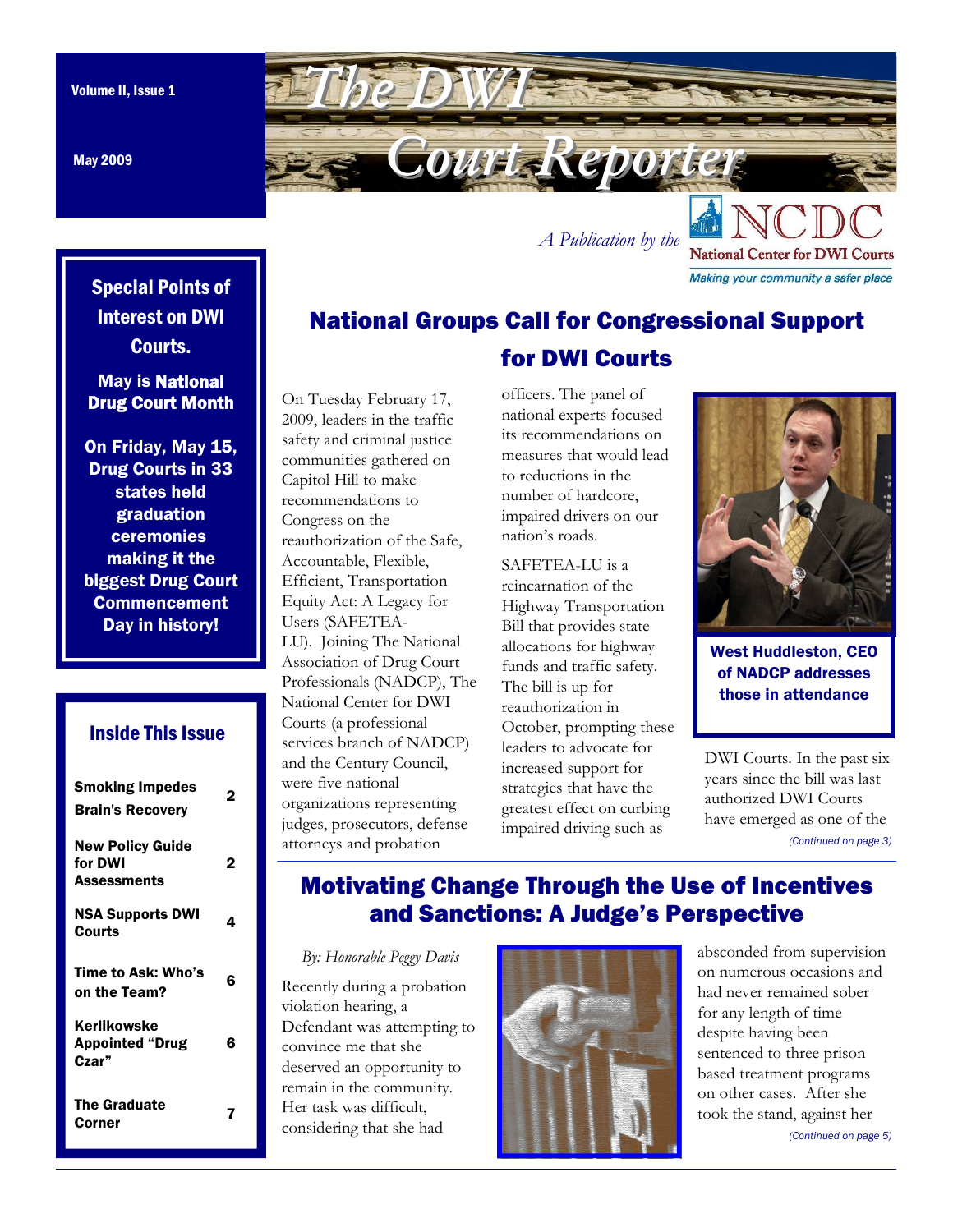## <span id="page-1-0"></span>Smoking Impedes Brain's Recovery from Alcohol Damage

Heavy drinkers can partly recover from alcohol-related brain damage with sustained abstinence, but new research shows that this process can be slowed if patients continue to smoke cigarett[es, Science Daily](http://www.sciencedaily.com/releases/2009/05/090511164225.htm) reported May 11.

MRI studies show that individuals who quit drinking but continue



smoking experienced less improvements in blood flow in brain regions like the frontal and parietal cortices, which are often damaged by heavy drinking.

The brain's frontal lobes are involved in learning, short-term memory, reasoning, planning, problem solving, and emotional control, while the parietal lobes are involved in attentional regulation and visuospatial processing, according to researcher Anderson Mon of the University of California at San Francisco.

"At one week of abstinence, both smoking and nonsmoking ... patients had similar frontal and parietal graymatter perfusion [blood flow]; and both groups had lower perfusion than normal controls," said Mon. "However, after five weeks of abstinence, frontal and parietal gray matter perfusion of the nonsmoking ... patients recovered to

normal control levels, whereas the smoking ... group essentially showed no recovery."

The research suggests that patients who can handle quitting both alcohol and smoking simultaneously should be encouraged to do so in order to speed up their cognitive recovery.

The study was published online in the [journal Alcoholism: Clinical and](http://www3.interscience.wiley.com/journal/122371192/abstract?CRETRY=1&SRETRY=0)  Experimental Research.

Printed in *Join Together*, May 15, 2009.

## Screening, Assessment and Treatment of DWI Offenders *A Guide for Justice Professionals and Policy Makers*

The Traffic Injury Research Foundation (TIRF) recently released a DWI guide entitled, *Screening, Assessment and Treatment of DWI Offenders: A Guide for Justice Professionals and Policy Makers*.

The new guide -- developed at the 4th meeting of the Working Group on DWI System Improvements -- seeks to inform justice professionals and policy makers about the importance of screening, assessment and treatment of DWI offenders, examines the strengths and limitations of the process and issues related to it, and identifies a number of priority recommendations for improving the application of quality screening, assessment and treatment of DWI offenders.

The Working Group -- a TIRF initiative -- is a coalition of criminal justice professionals representing 14 criminal justice organizations that has been improving the effectiveness and efficiency of the DWI system since 2004. Funding for the Working Group is provided by Anheuser-Busch Companies.

To learn more about the Working Group, or to download a copy of Screening, Assessment and Treatment of DWI Offenders: A Guide for Justice Professionals and Policy

Makers, [visit www.tirf.ca and](http://tirf.ca/) click on the DWI System Improvements icon at the bottom of the homepage.



SCREENING, ASSESSMENT AND TREATMENT<br>Of DWI Offenders: A Guide for Justice Professionals<br>and Policy Makers

Working<br>Group

Click on the above image to download a copy of the guide.

A

TIRF is a world leader in research, program and policy development, evaluation, and knowledge transfer focusing on the road user and behaviors that result in driver error and account for 80% of road crashes.

TIRF's mission to reduce deaths and injuries resulting from road crashes is achieved by designing, implementing,

evaluating and promoting evidencebased strategies.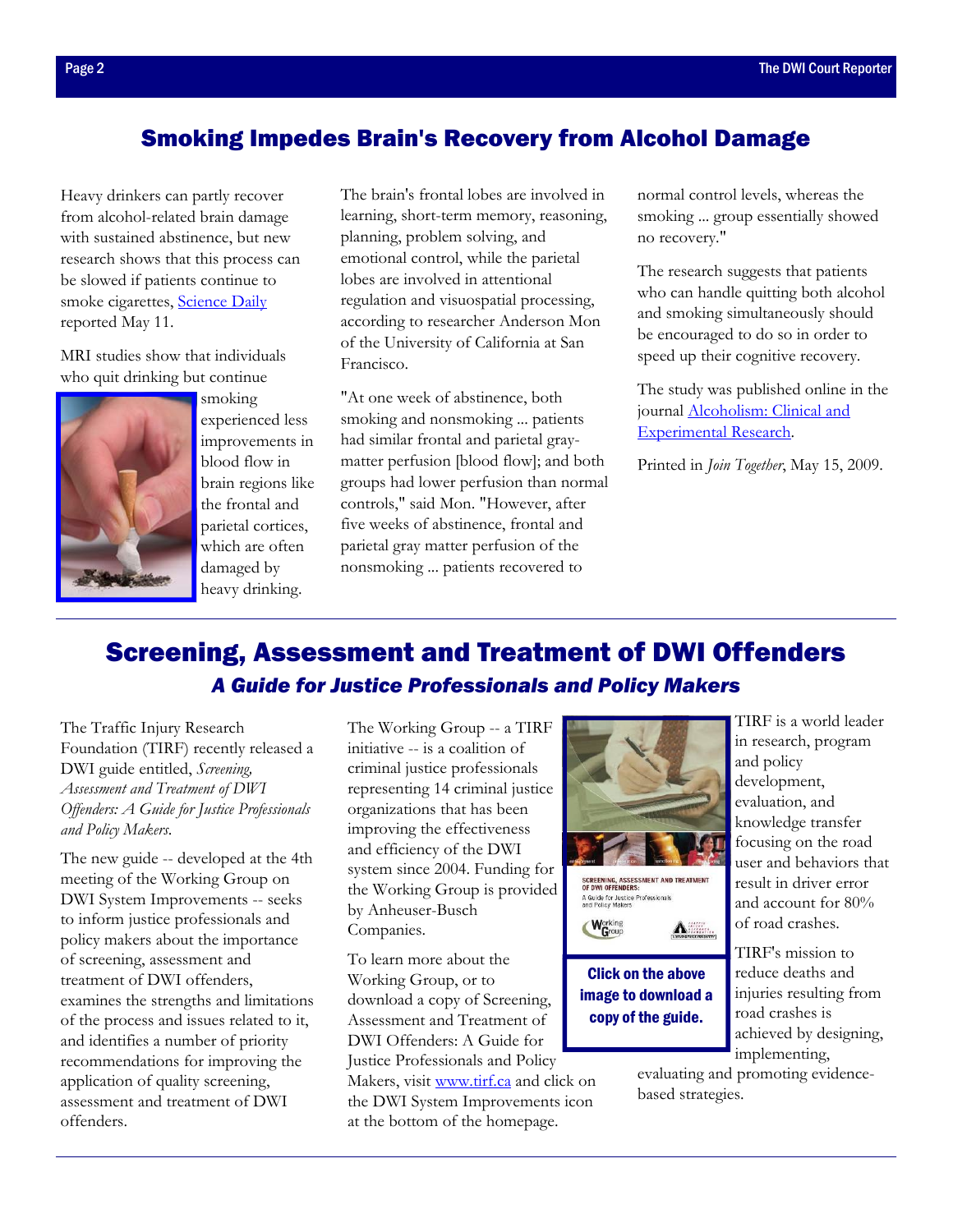## National Groups Call for Congressional Support for DWI Courts

nation's most effective strategies for dealing with our nation's most dangerous impaired drivers, those with a blood alcohol content of .15 or above or with a prior conviction.

"In renewing SAFETEA-LU with the recommendations presented by the prestigious organizations here today, Congress has an opportunity to stem the tide of hardcore impaired driving" David Wallace, Director, NCDC

These drivers—referred to as hardcore, impaired drivers by the National Highway Traffic Safety Administration (NHTSA) — are vastly overrepresented in fatal crashes involving alcohol. More than half of the impaired driving fatalities in this country involve hardcore, impaired drivers and today there are 2 million people currently driving with at least three prior DWI convictions.

"Hardcore drunk drivers remain a disproportionately large and growing part of the problem," said Susan Molinari, Chairman of the Century Council. "The fact is DWI cases are among the most complex to adjudicate. Without more Federal resources to enforce our nation's drunk

<span id="page-2-0"></span>*[\(Continued from page 1\)](#page-0-0)* driving laws in our courtrooms, our national effort to reduce drunk driving is dangerously incomplete." Since 1997 the Century Council has been heavily involved with initiatives to combat hardcore drunk driving. She went on to add "I am honored to be partnering with these prestigious national organizations in issuing these joint SAFETEA-LU reauthorization recommendations."

Across the country there

are 526 DWI Courts designed specifically to address hardcore drivers and their addiction. National Association of Drug Court Professionals CEO West Huddleston explained why the number of DWI Courts was growing so rapidly. "Treatment with intensive supervision works with hardcore, impaired driving offenders – and promises better longterm outcomes, through decreased recidivism," said Mr.

Huddleston. "With the courts' proven effectiveness and rapid expansion across the country the time has come

> to expand the reach of DWI Courts and make them available to more Americans in need."

"The National Center for DWI Courts is proud to be a part of this collaborative effort to combat impaired driving in this country," said David Wallace, Director of the National Center for DWI Courts. "In



Judge Kent Lawrence speaks about DWI Courts at the Capital Hill Briefing

renewing SAFETEA-LU with the recommendations presented by the prestigious organizations here today, Congress has an opportunity to stem the tide of impaired driving."

Judge Kent Lawrence, State Court of Athens-Clarke County, Athens, Georgia spoke about the success of DWI Courts and illustrated the need for funding in the reauthorization of SAFETEA-LU. " DWI

Courts are changing the mindset of criminal justice professionals and affecting how DWI offenders are handled. We know that conviction unaccompanied by treatment and accountability, especially in the case of hardcore drivers, is an ineffectual deterrent for the repeat DWI offender."

The most compelling evidence of the effectiveness of DWI Courts came when a recent DWI Court graduate stood before the audience and told her story of alcohol addiction, arrest and restoration.

[The NADCP, NCDC](http://www.nadcp.org/) and [The Century](http://www.centurycouncil.org/)  [Council](http://www.centurycouncil.org/) were joined at the event by the [American Probation](http://www.appa-net.org/eweb/StartPage.aspx) and Parole [Association,](http://www.appa-net.org/eweb/StartPage.aspx) [The National District](http://www.ndaa.org/) [Attorneys Association,](http://www.ndaa.org/) [The National](http://www.napcsite.org/)  [Association of Prosecutor](http://www.napcsite.org/) [Coordinators](http://www.napcsite.org/) , [The National Judicial](http://www.judges.org/)  [College](http://www.judges.org/).

The partnership jointly issued the following recommendations to Congress:

*[\(Continued on page 8\)](#page-7-0)* 



Honorable Susan Molinari addresses those at the Capitol Hill Briefing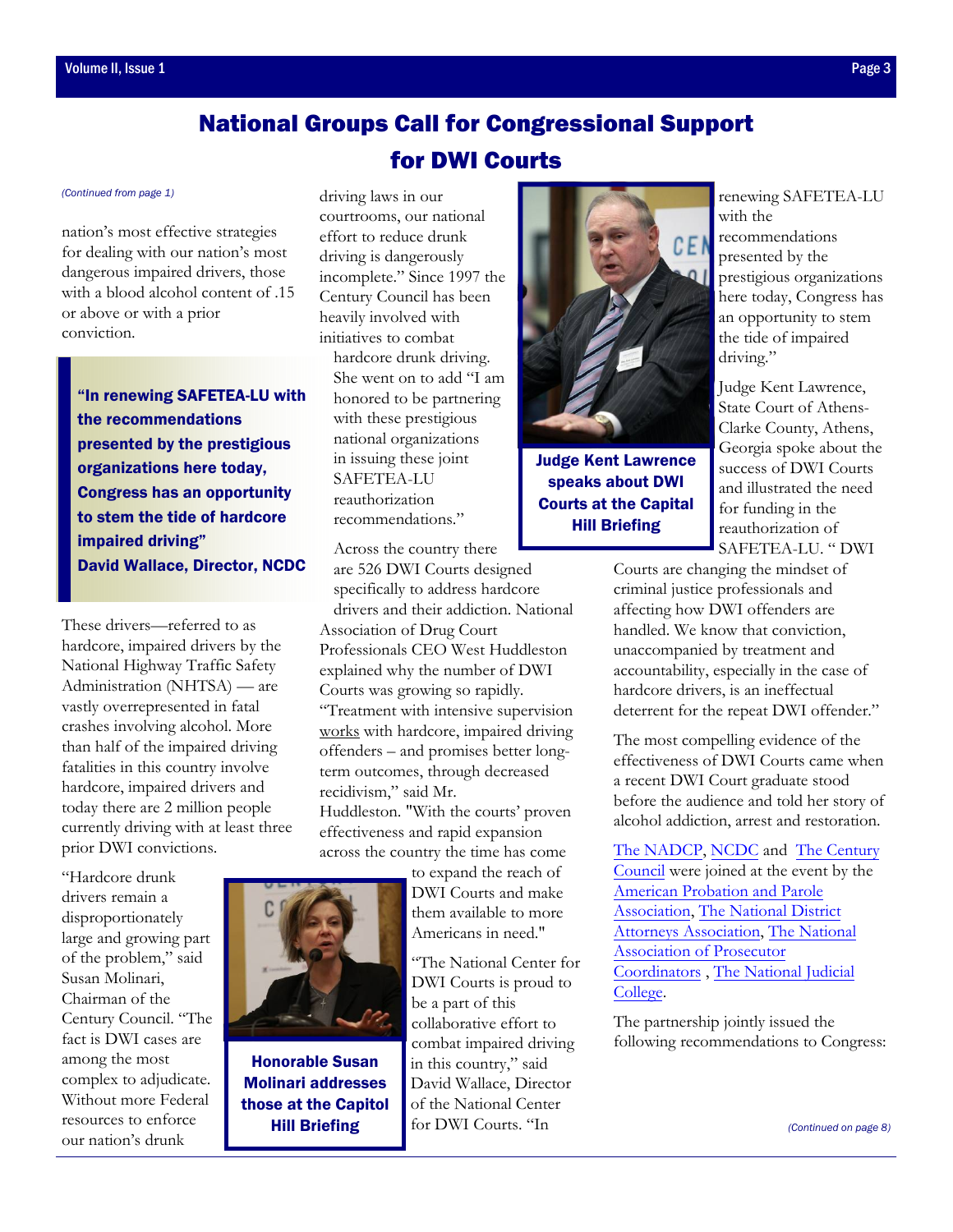## National Sheriffs' Association Supports DWI Courts

#### <span id="page-3-0"></span>[The National Sheriffs' Association](http://www.sheriffs.org/)

(NSA) recently joined the growing list of national organization to officially support DWI Courts. Founded in 1948 and representing over 20,000 members and more than 3,000 Sheriffs, the NSA is one of the nation's premier law enforcement and criminal justice associations.

"The National Center for DWI Courts (NCDC) is thrilled to have the support of the NSA," said NCDC Director

David Wallace. "Our nation's sheriffs are on the front lines in the effort to remove impaired drivers from our roadways. It is the

"The National Sheriffs' Association supports DWI Courts because they assist law enforcement in removing impaired drivers from roadways." NSA Executive Director Aaron Kennard

responsibility of the courts to ensure that those drivers are held accountable for their actions, treated for their addiction and are never arrested for impaired driving again. This is a perfect partnership."

Across the country there are 526 DWI Courts designed specifically to address hardcore drivers and their addiction. The rapid expansion of these courts across the country and their proven effectiveness are changing the mindset of criminal justice professionals and affecting how DWI offenders are handled, which is welcome news to law enforcement. "The National Sheriffs' Association supports DWI Courts because they assist law enforcement in removing impaired drivers from roadways," said NSA Executive Director Aaron Kennard. "By employing strategies of close supervision, frequent

alcohol and other drug testing, and ongoing judicial interaction to integrate alcohol treatment services with the justice system, DWI Courts are ensuring that arrest is the intervention

hardcore drivers need to change their lives. The NSA urges states to implement DWI Courts."

> Hardcore drunk drivers are drivers with a blood alcohol concentration of .15 and above and/or are repeat offenders. Throughout the country there are 2 million people with three or more DWI convictions and a staggering 400,000 with five or more. DWI Courts go beyond traditional

discipline and deal with hardcore drunk driving offenders by providing long-term, ongoing accountability and rehabilitation, in addition to a conviction. According to a 2007 study by the Michigan Supreme Court, DWI Court participants are nineteen times less likely to be rearrested for a DWI charge than those who have been through traditional

sentencing. The study also found that DWI Courts saved the criminal justice system time and money by getting the impaired driver into the program quicker and using sanctions, such as jail, more strategically.



DWI Courts have become the model for getting the most dangerous drunk drivers off the roads. As DWI Courts are launched throughout the country, NCDC provides training and research to

the personnel needed to operate them.

"We know that conviction, unaccompanied by accountability and treatment, especially in the case of hardcore drivers, is an ineffectual deterrent for the repeat offender. We cannot keep asking out nation's law enforcement to continue expending valuable resources arresting the same individuals over and over again," said Wallace. "The National Center for DWI Courts is committed to expanding DWI Courts to serve every hardcore driver on the road today. The endorsement of the NSA is critical in building a coalition of law enforcement professionals, justice professionals and treatment professionals united to this end."

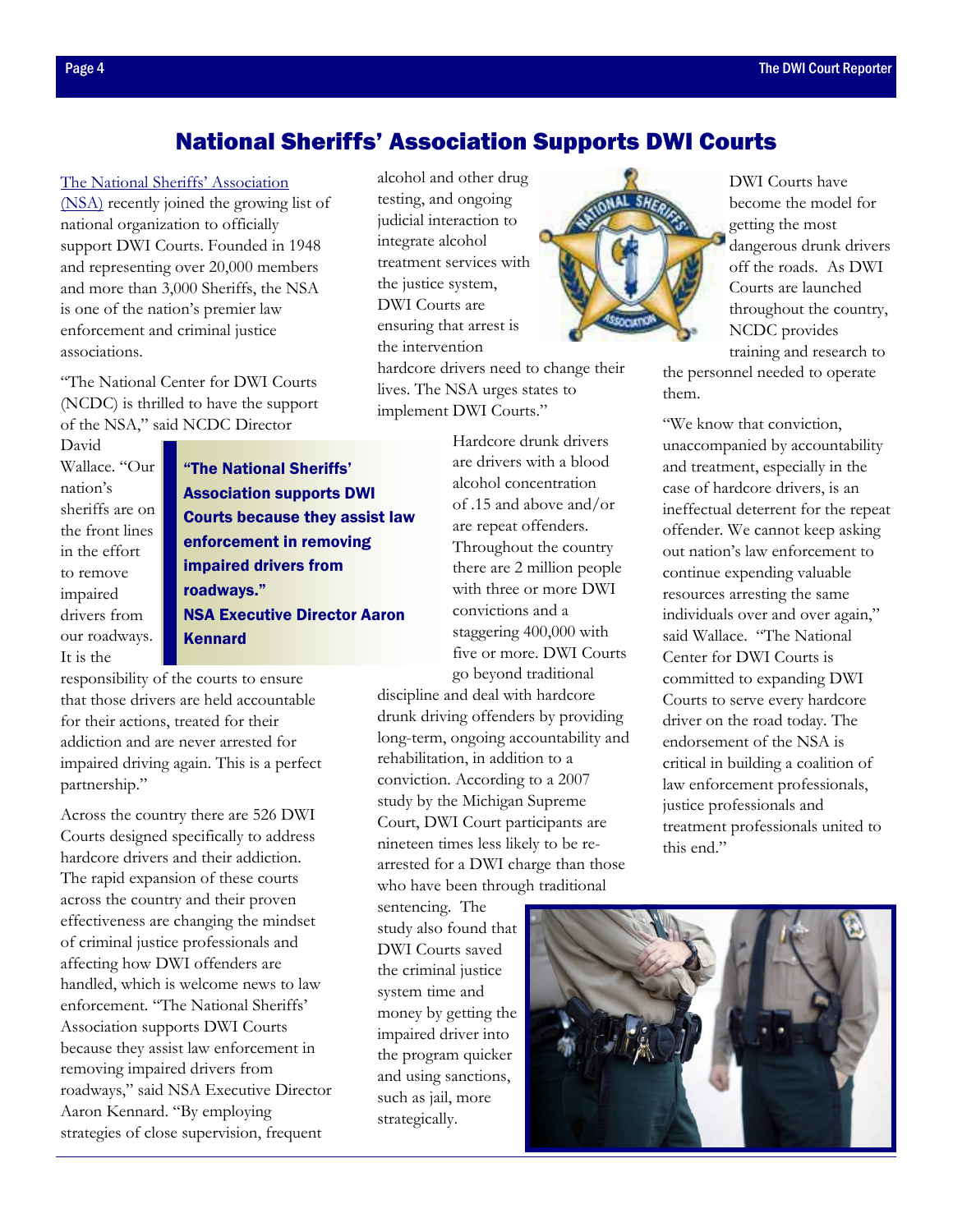## <span id="page-4-0"></span>Motivating Change Through the Use of Incentives and Sanction: A Judge's Perspective

#### *[\(Continued from page 1\)](#page-0-0)*

attorney's advice, she turned to me and

stated, "I have had a lot of treatment in prison, but I never wanted to stay clean. Now I want to be clean and sober in order to take care of my sick mother, my out of work father and the rest of my family. I want to go to treatment and not prison."

Whether the Defendant really wanted to engage in

treatment in order become a sober and law abiding citizen or she wanted to put out the fire that was burning at her heels, she identified one of the fundamental reasons that DWI Courts work. DWI Courts work when the participant develops an "I want to change" attitude. In my opinion, one of the most effective means to help the participant develop a genuine desire to change is through the therapeutic use of sanctions and incentives.

Sanctions are a necessary response to program violations, especially those that place the public at risk such as driving on a suspended license. I am grateful to our ever diligent probation officers. They keep a close eye on our participants, some of whom seem to spend more time figuring out ways to drive without a license and not get caught than they spend "working the program". One of our probation officers, who had heard that "Joe" was driving, waited until after court, got in his car and followed "Joe" as he left riding a bicycle. Two blocks from court, "Joe" got off the bike, loaded it into the back of a pickup truck and drove away. "Joe" has no driver's license. Another of our participants arrived late in the day at the probation office. After his meeting with

his probation officer, he waited outside the building for his ride who – he had advised the probation officer - wasn't going to

It has been my experience that the use of incentives can be a more powerful motivator of change and "buy in" by the participant.

arrive until after the probation office closed. Around 5:20pm, thinking all the probation officers had left for the day, this participant walked next door to a local business and got into his car and drove away. He also had a suspended license.

Swift responses to these violations were delivered in open court. One might think that the only ones impacted by the sanctions were the two participants who each spent several weeks in jail, but sanctions are about accountability and reach beyond the sanctioned individual. The participants are accountable to

to the public. The other participants who see and hear sanctions delivered in a consistent manner, learn, one sanction at a time, that the costs of breaking the

rules outweigh the benefits of engaging in unacceptable and unsafe behavior.

However, I question whether in the long run, sanctions cause participants to internalize the desire to change. It has been my experience that the use of incentives can be a more powerful motivator of change and "buy in" by the participant. Some of the most effective incentives do not have a monetary value. The participants value certificates that recognize clean time and upward movement in the program. They enjoy praise and applause for attaining a goal. We have learned to never underestimate the value of genuine concern about each individual in the program.

A few years ago, "Ken" was ordered into the DWI Court as a condition of his probation. To say that the team was not thrilled to see "Ken" make his first appearance in DWI Court is an understatement. "Ken" was tough and smart. He had served time in prison on other felony offenses, he was on probation on a subsequent felony case, and then he incurred the DWI that resulted in his being ordered to complete DWI Court. His future

> did not look promising. He started DWI Court with the attitude that he'd been to prison before and he'd rather just "serve the time" and be done with us. One day "Ken" brought his small daughter to court with him because he didn't have a babysitter. It was obvious that he loved his beautiful little girl. "Ken"

carried his daughter as he approached the bench. We began to engage his daughter in conversation. She was encouraged to come closer to the bench and select whatever she wanted from a box of Dollar Store toys that are



motivate change.

# the Court; the Court is accountable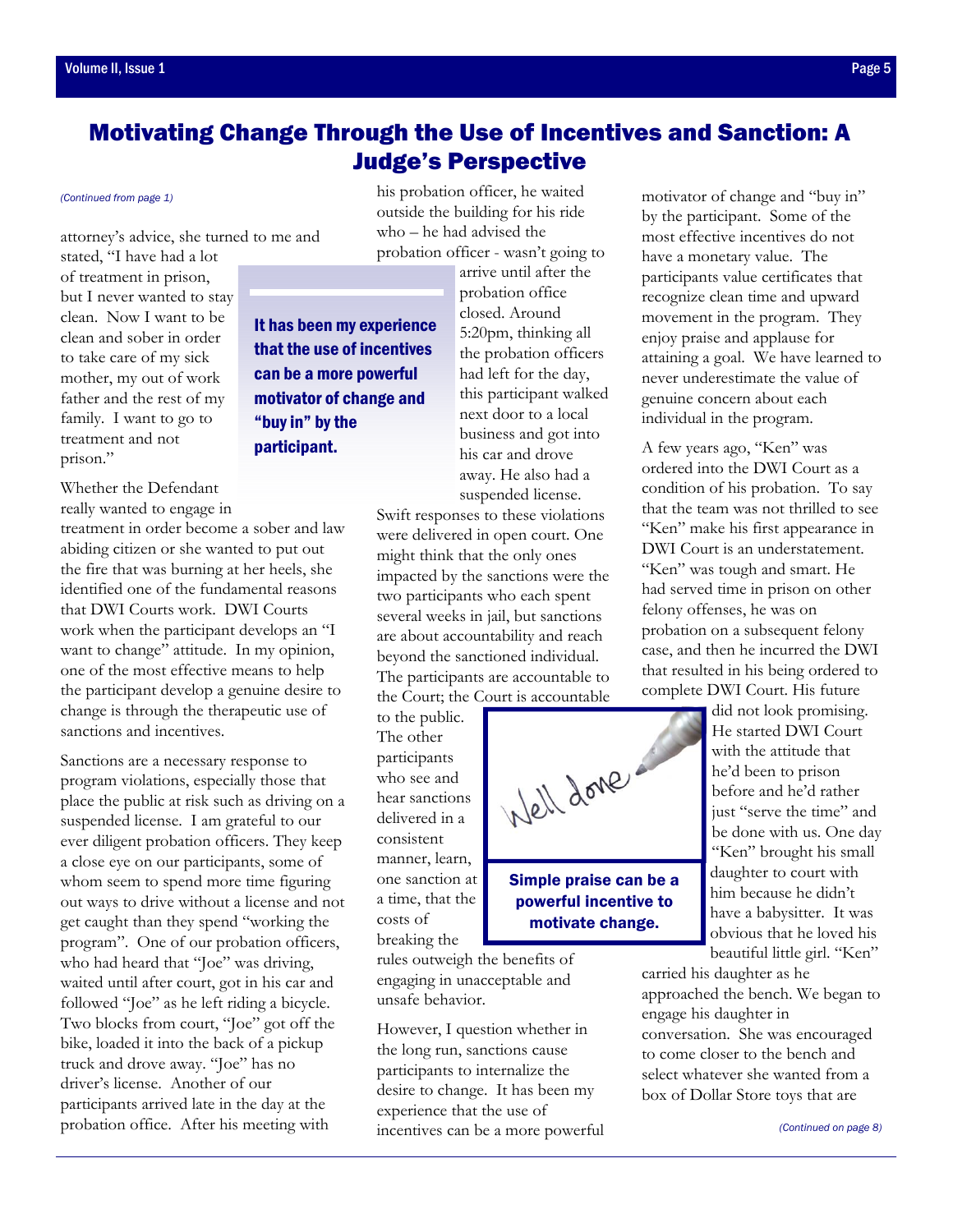## Time to Ask: Who's on the Team?

<span id="page-5-0"></span>DWI Court graduations are a time of celebration, but also a time to reflect on who did not make it to that wonderful occasion. It is a time to consider what could have been done differently to get a better result, where more of the participants graduate. For every 2 or 3 persons that complete the program and graduate, there is that other person who did not. One factor to consider is, who is on the team? What professionals are represented on the team? Every team always has a judge – after all this is a judicially supervised program. Of

Including law

court team is practiced

associated with more positive outcomes.

course, most teams have someone from supervision and also someone from treatment. However, one profession that is often overlooked is law enforcement. This is unfortunate, since having a law enforcement officer

on the team could result in greater success for the participants. A study released last year by NPC Research found that to be the case.

The study, released March of 2008, is entitled "*Exploring the Key Components of Drug Courts: A Comparative Study of 18 Adult Drug Courts on Practices, Outcomes and Costs*" and it examined the Key Components of Drug Courts, which includes: *Key Component #10: Forging Partnerships Among Drug Courts, Public Agencies, and Community-Based Organizations Generates Local Support and Enhances Drug Court Program Effectiveness.* In examining that

particular Key Component, NPC Research looked at 18 Drug Courts, and found that some have law enforcement on the team, and some do not. In examining the those courts, it concluded that enforcement on the drug more rarely but is clearly

> "having a member from law enforcement on the team was associated with higher graduation

rates, 57% compared to 46% for those that did not have law enforcement on the team, and significantly greater improvement in outcome costs." pg. 74

In considering why that was true, the report went on to say: "Including law enforcement on the drug court team is practiced more rarely but is clearly associated with more positive outcomes. Working on the street, law enforcement can contribute a unique perspective to the drug court team. Law enforcement can improve referrals to the program and can extend the connection of the drug court team into the community for further information gathering and monitoring of participants." pg. 75.

So the question has to be asked – Are any law enforcement officers on the team? If not, why not? Remember, DWI Courts are based on the Drug Court model, and also follow the Key Components as well as the Guiding Principles. To read the study, click [here,](http://npcresearch.com/reports-publications/) or go to www.npcresearch.com.

.

## Kerlikowske Appointed "Drug Czar"

On Thursday afternoon, May 7, 2009, the Senate approved the nomination of Seattle Police Chief Gil Kerlikowske as the new Director of the White House Office of Drug Control Policy (ONDCP). The Senate approved the nomination by a vote of 91-1.

Vice President Biden issued this statement after the United States Senate voted to confirm Chief Gil Kerlikowske as Director of the Office of National Drug Control Policy:

"I am very pleased by the Senate's overwhelming support for Gil Kerlikowske today. Chief Kerlikowske is the right man for the job. With over 36 years of law enforcement experience at all levels, he has long been on the front-lines in the battle against drugs. And, while the challenge before him is great, the President and I believe that he will lead our nation's efforts against illegal drugs with unshakable resolve."

The 59-year-old Kerlikowske has stated that while he and other officials

would work to reduce the international drug supply, the biggest contribution the U.S. can make is to reduce demand for illicit drugs. Kerlikowske has called our nation's drug abuse "an incredibly complex problem" noting that "it requires prosecutors and law enforcement, courts, treatment providers, and prevention programs to exchange information and to work together. And our priority should be a seamless, comprehensive approach."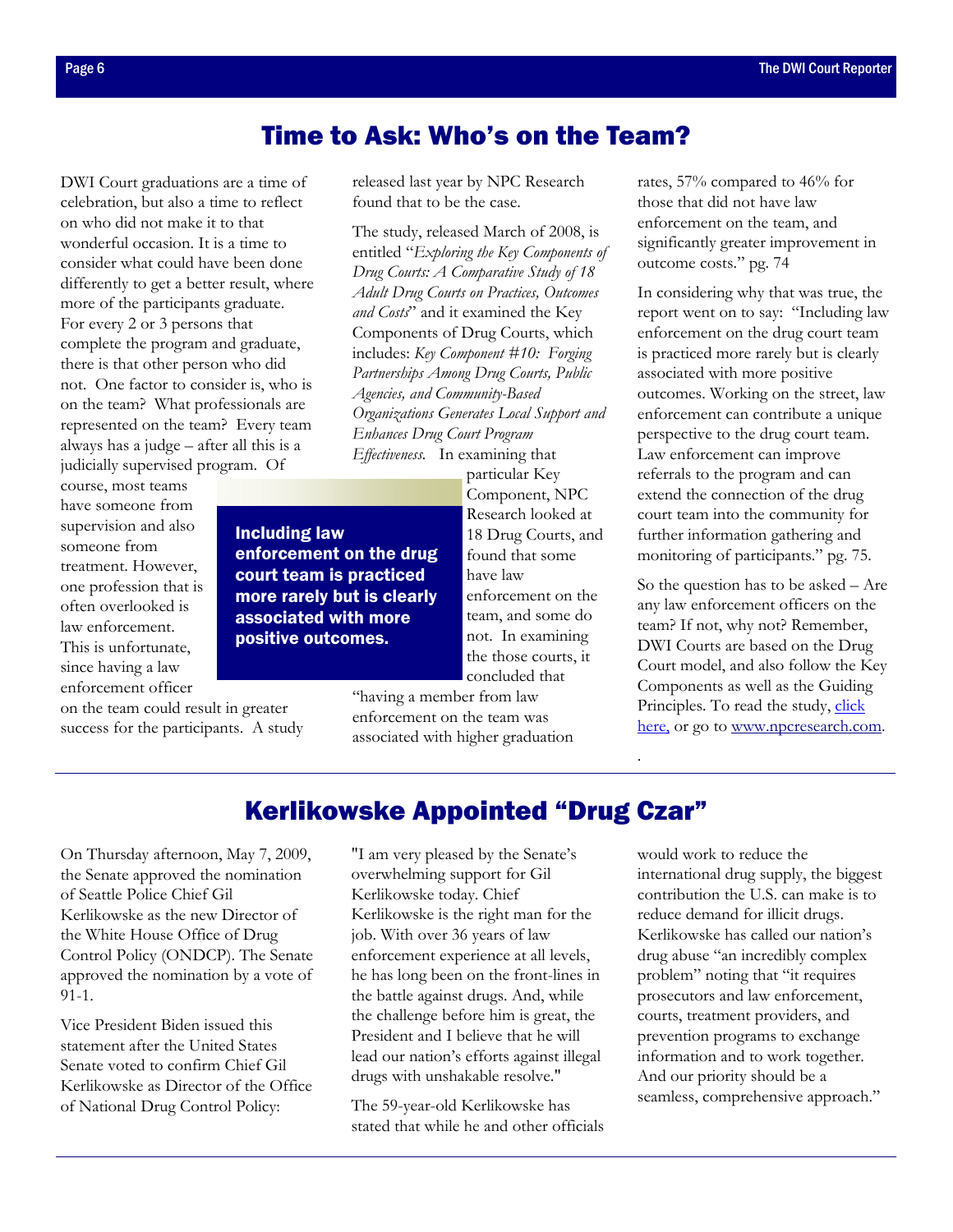<span id="page-6-0"></span>*Editor's Note: This article is by a graduate—from a DWI Court graduation I recently attended. It was an honor to be present and to listen to where the graduates had come from and where they are now. If you have the opportunity, I highly recommend that you go to a graduation and see what is possible. What you will read is what was spoken to the people in attendance. DJW* 

#### **Graduation Speech**

*(Names have been withheld)* 

On April 24th 2006, I decided to meet a friend out for one drink. 1 turned into 2, turned into 3, turned into 4; I think you get the point. I ended up leaving the bar around 1:30 or so, I couldn't really tell you because I had no sense of time or judgment. I remember getting into

my car but that's all I remember. I was in a black-out and when I came to, I realized that I had hit something and the only

I owe a big part of that (change) to DWI Court and all the people involved from probation to health care. Your support and caring has been amazing. We broke the law, and the law won.

reason I knew this was because the ONSTAR in the car came on. I remember hearing Mr. (Name) saying: "You have been in an accident are you okay?" The something I hit was another car, an innocent bystander who lost control of his car because I slammed into his truck and caused him to flip over. I couldn't believe it was happening. I thought it was a bad dream, and that I would

## The Graduate Corner

wake up. I never did because that's where my drinking takes me. Although I was physically okay and thank God, so was he, the reality was that I wasn't

and I hadn't been okay for a long time. Although the crash was what brought me to my knees, the truth was I had been dying for years. On paper I had a good life: friends, family, successful job, but there was always something missing

and I always chased that something in a bottle or a good time. I wasn't a daily drinker. I could go days without a drink, but, when I drank, I couldn't stop and I didn't want to. I would miss

> work, family dinners or holidays. I would get into fights with friends, but most importantly each morning after a "bad" night I always felt incomprehensible demoralization. I had no regard for anyone other than myself and what I didn't see was that my drinking was ruining my relationships with family and friends.

I stand here today with 2 years, 7 months, and 8 days clean, and I can definitely say it has been one day at a time. I have been cleaning up this wreckage for a long time. I owe a big part of that to DWI Court and all the people involved from probation to health care. Your support and caring has been amazing. We broke the law, and the law won. The people within DWI Court are just doing their jobs – remember that. So I know sitting at probation every Monday sucks and I

know all the appointments each week suck and I know not driving sucks. But who's to blame? It all comes back to US! My advice to the new guys is STOP trying to

> break the rules, they always find out. I don't know how, but they do! Whether they are jumping out of the bushes or showing up at your job, the bottom line is that you will always get busted and the only person it hurts is you. Learn acceptance, patience, and tolerance. We may not always agree with what we are being told, but that's LIFE! It's not up to us to run the

show. Check your ego at the door and realize your best thinking got you busted and you are now given a chance to get your life back. I did!

I want to give a special shout-out to the 11:00 a.m. group on Mondays. I could never have done it without your guys. (Name), I used to get so frustrated when I would have to wait so long to see you at probation, but what I didn't realize is that you were taking the time to get to know us because you care. So thank you. (Name) and (Name) thank you for your continued support either in group or during my face

to face. And last but not least, the Honorable Judge (Name). Thank you for creating a program that helps the community and the participants – for going to jail for 7

A graduation is a time of celebration.

months wouldn't have accomplished anything but what I have learned will stay with me forever. Thank you.



U.S. Senator Robert Casey speaks at a recent Drug/DWI Court Graduation in Pennsylvania.